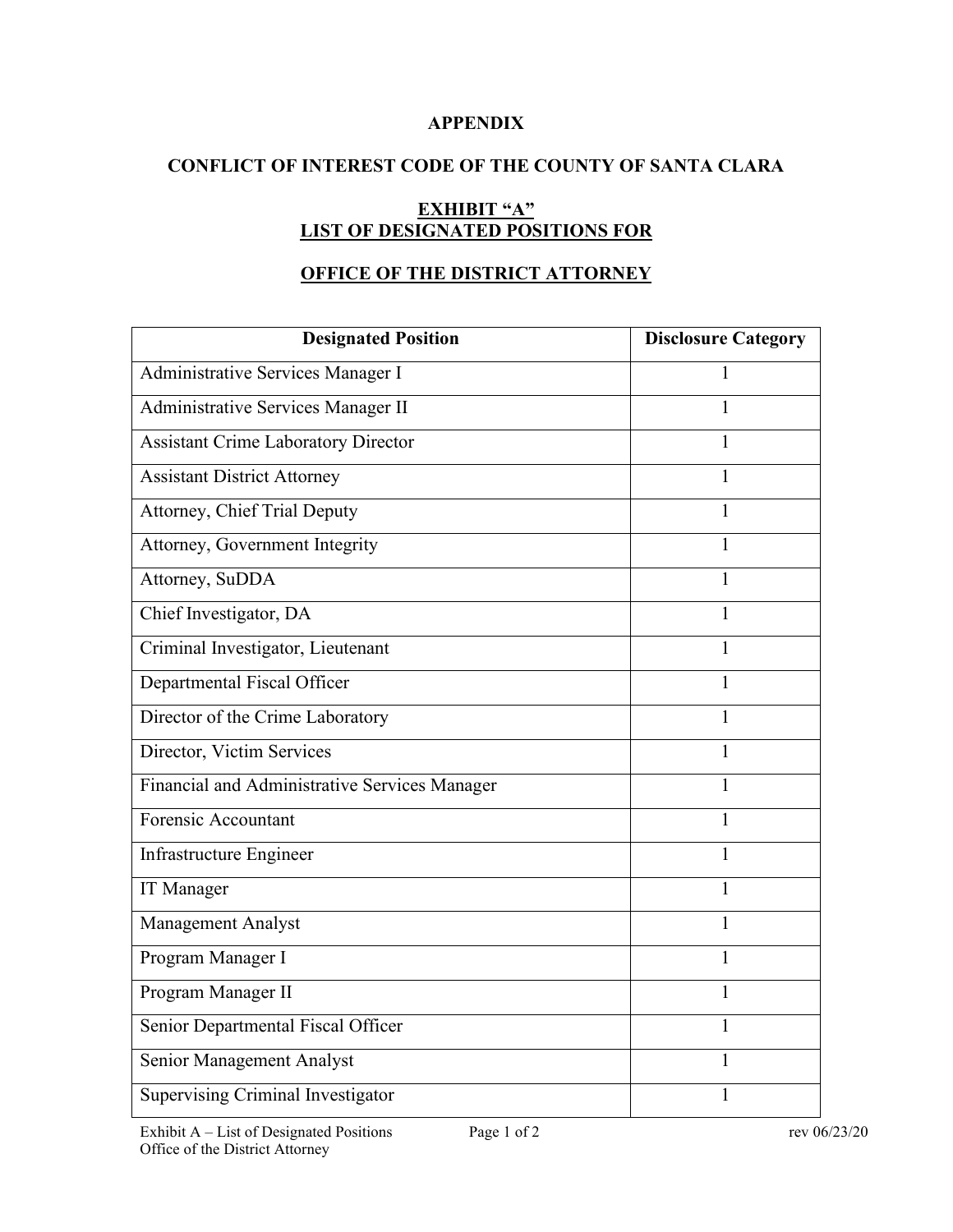| <b>Designated Position</b>     | <b>Disclosure Category</b> |
|--------------------------------|----------------------------|
| <b>Supervising Criminalist</b> |                            |
| Consultant                     |                            |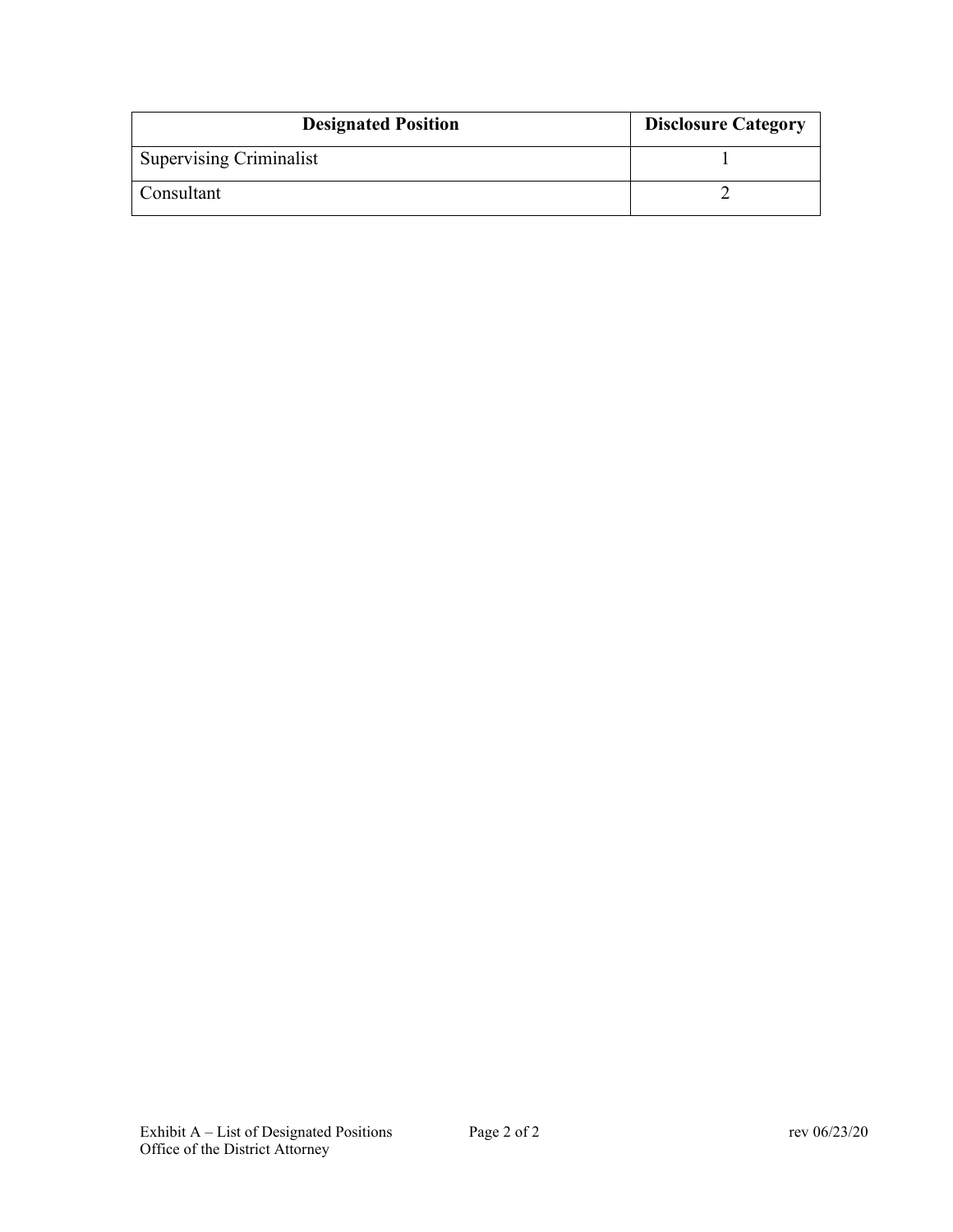#### **APPENDIX**

### **CONFLICT OF INTEREST CODE OF THE COUNTY OF SANTA CLARA**

### **EXHIBIT "B" DISCLOSURE CATEGORIES FOR**

## **OFFICE OF THE DISTRICT ATTORNEY**

Pursuant to the County of Santa Clara's Conflict of Interest Code, Disclosure Categories 1 and 2 shall read as follows for all Code Agencies.

**Disclosure Category 1:** Persons in this category shall disclose:

(1) all investments in, business positions in, and income (including gifts, loans and travel payments) from:

(a) all sources that provide, plan to provide, or have provided in the last two years, facilities, goods, software, hardware, or related technology, equipment, vehicles, machinery or services, including training or consulting services, to the County;

(b) all sources that are subject to the regulatory, monitoring, investigatory, enforcement, valuation, certification, permit or licensing authority of, or have an application for a license, permit or certificate pending before, the County;

(c) all sources that receive, are planning to apply to receive, or have received in the last two years, grants or other monies from or through the County; and sources that receive referrals to provide assessments and/or treatments that are required or recommended by the County; and

(2) all interests in real property in the County of Santa Clara located entirely or partly within the County, or within two miles of County boundaries, or of any land owned or used by the County.

**Disclosure Category 2**: Each Consultant shall disclose: (1) all investments in, business positions in, and income (including gifts, loans and travel payments) from: (a) all sources that provide, plan to provide, or have provided in the last two years, facilities, goods, software, hardware, or related technology, equipment, vehicles, machinery or services, including training or consulting services, to the County; (b) all sources that are subject to the regulatory, monitoring, investigatory, enforcement, valuation, certification, permit or licensing authority of, or have an application for a license, permit or certificate pending before, the County; (c) all sources that receive, are planning to apply to receive, or have received in the last two years, grants or other monies from or through the County; and